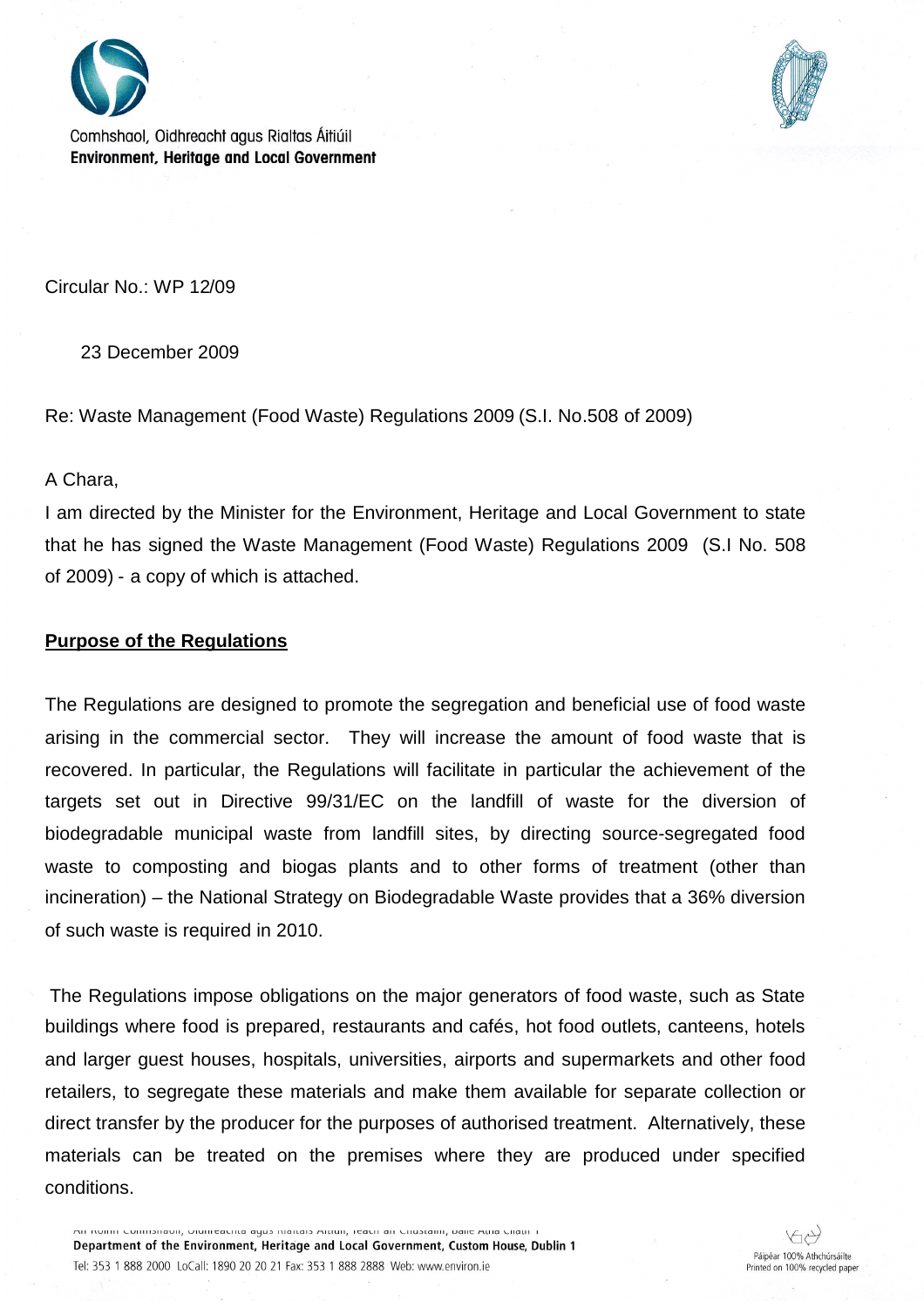Where a source-segregated collection for food waste is available, the Regulations include a general prohibition on the deposition of food waste in the residual waste collection service. In addition, obligated businesses are prevented from shredding or hydrating food waste by mechanical devices to facilitate its discharge to the sewerage infrastructure, other than in accordance with the terms of a relevant licence.

The Regulations have practical application from 1 July 2010 and in accordance with Section 8.3.2 of the National Strategy on Biodegradable Waste, apply to those scheduled premises producing over 50kg per week of food waste. In addition, in order to remain consistent with policy and practice already established, the Regulations also apply to all scheduled premises where a source-segregated food waste collection service is available or where source-segregation is imposed alternatively under the requirements of a relevant Waste Management Plan, waste collection permit or waste presentation bye-law.

However, from 1 July 2011, all scheduled premises will be covered by the Regulations irrespective of the amounts of food waste produced.

The main requirements are set out in Part II -Regulations 6 to 14 and Schedule 1 and these provisions enter into force on 1 July 2010. The main features are as follows:

#### **Scope-Regulation 3**

The Regulations apply to the premises described in the Schedule 1. They shall not apply to other commercial or industrial activities such as food manufacturing, except in the case where food is prepared within the curtilage of a scheduled premises for supply on that premises.

The scope is initially confined to premises where the amounts of food waste produced are more than 50kg per week -Regulation 3(2)(a). However, in order to remain consistent with policy and practice already established, the Regulations also apply to all scheduled premises where a source-segregated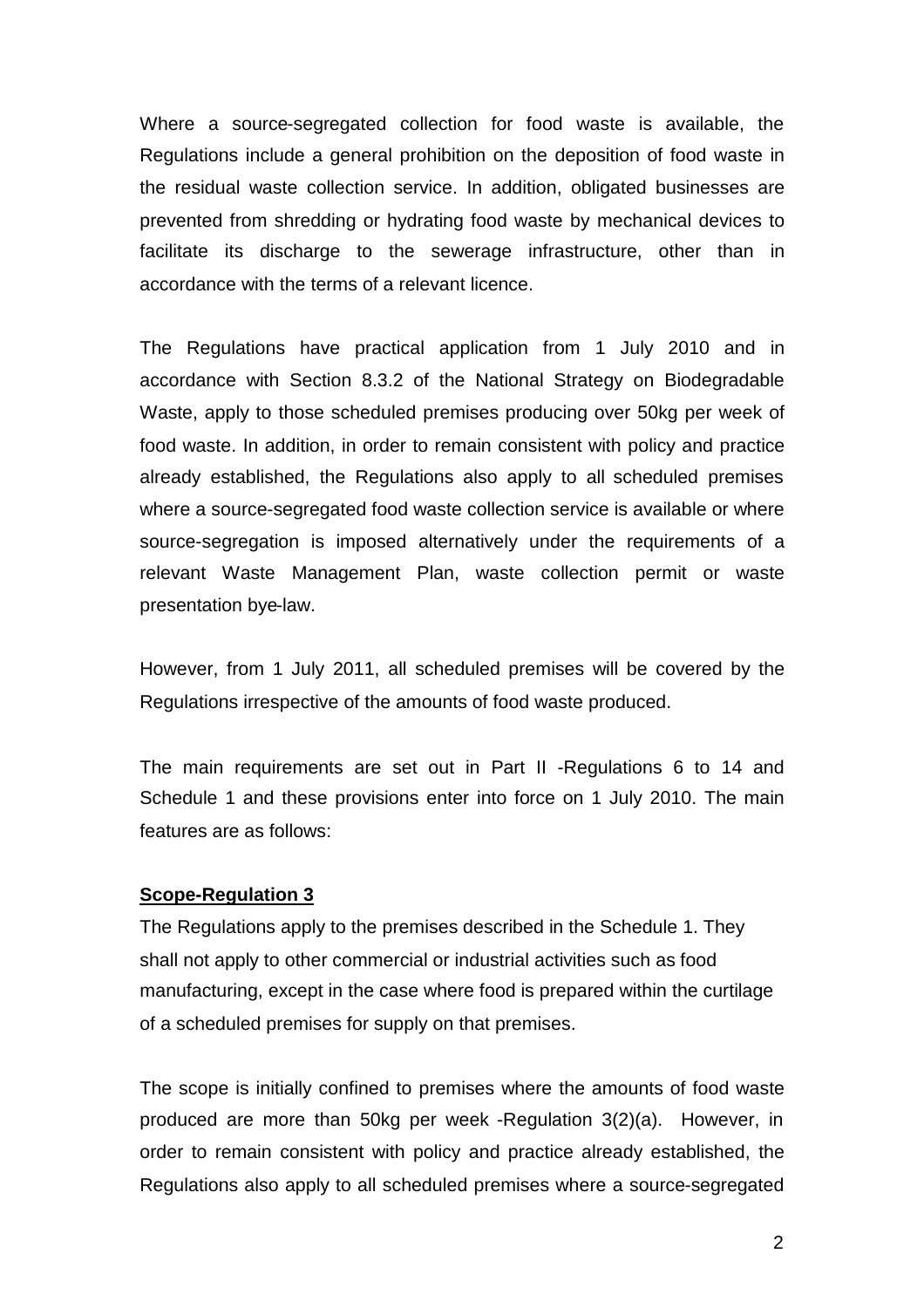food waste collection service is available or where source-segregation is imposed alternatively infer the requirements of a relevant Waste Management Plan, waste collection permit or waste presentation bye-law.

Persons producing less than 50 kg per week of food waste that are not otherwise obligated and who wish to avail of this exemption are obliged to claim exemption in writing- Regulations 3(3) and 3(4)- before 1 July 2010.

The Regulations are aligned with the Animal By-Product legislation and the scope excludes categories and types of animal by-products regulated by Department of Agriculture, Fisheries and Food which are required to be collected and disposed of in a different manner under ABP rules-Regulations 3(2) (b), (c) and (d).

The Regulations do not apply to off-shore islands- Regulation 3(5).

## **Entry into force-Regulation 4**

While the Regulations come into force on 1 January 2010 the main operational aspects come into force on 1 July 2010. The derogation for persons producing less than 50kg per week, will, as stated above, apply until 1 July 2011 other than for scheduled premises where a source-segregated food waste collection service is available or where source-segregation is imposed alternatively under the requirements of a relevant Waste Management Plan, waste collection permit or waste presentation bye-law.

#### **Segregation and processing obligations**

Part II is the main operative part and it should be noted that the implementation of the Regulations shall not conflict with food safety and hygiene standards – Regulation 6.,

Under Regulation 7 producers are required to segregate food waste from nonbiodegradable materials, other waste and contaminants (other than the need not to separate catering waste and former foodstuffs into discrete streams where the treatment is to be carried out at a facility properly authorised to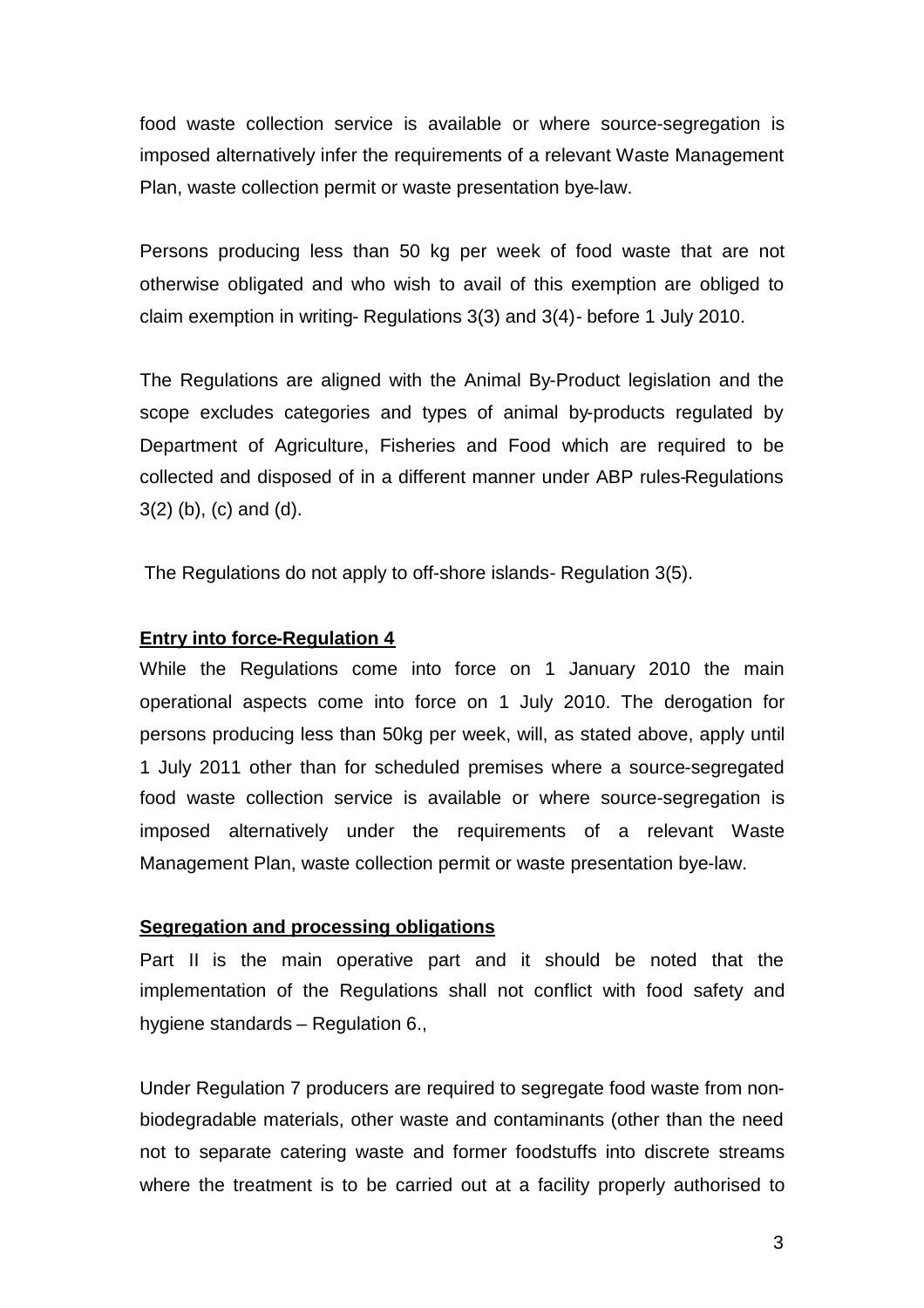process both materials under animal by-product controls- Regulation 7(4)) at each of the prescribed in Schedule 1. Once this waste is segregated it must then either be:

- (a) Collected by an authorised waste collector and transferred for an authorised treatment process. Local authorities should note that the definition of authorised treatment process excludes incineration. Processes such as composting, anaerobic digestion, rendering or treatment taking place at other facilities authorised under Animal – Byproducts rules are however, included-note the definition of "authorised facility". The Agency may certify that treatment may be carried out in other authorised facilities in the event that there is a capacity problem with the processes specified-see definitions below, or
- (b) Subjected to an authorised treatment process in the premises where the food is produced, or
- (c) Transferred directly by the producer for the purposes of an authorised treatment process-under Regulation 7(2) a waste collection permit will not be required for this transfer under prescribed circumstances or also in the case of a producer registered under the ABP legislation.

Producers are required to take all reasonable steps to minimise the creation of odours and nuisance.

## **Handling and prohibition on contamination of food waste-Regulation 8**

This Regulation prohibits the mixing of food waste segregated or collected for the purposes of an authorised treatment process with contaminants –so as to prevent making the food waste unsuitable for composting (etc) or to diminish the quality of end-product. An exception will, however, apply for the disposal waste , which the competent authority considers unsuitable for beneficial use arising out of an authorised treatment process.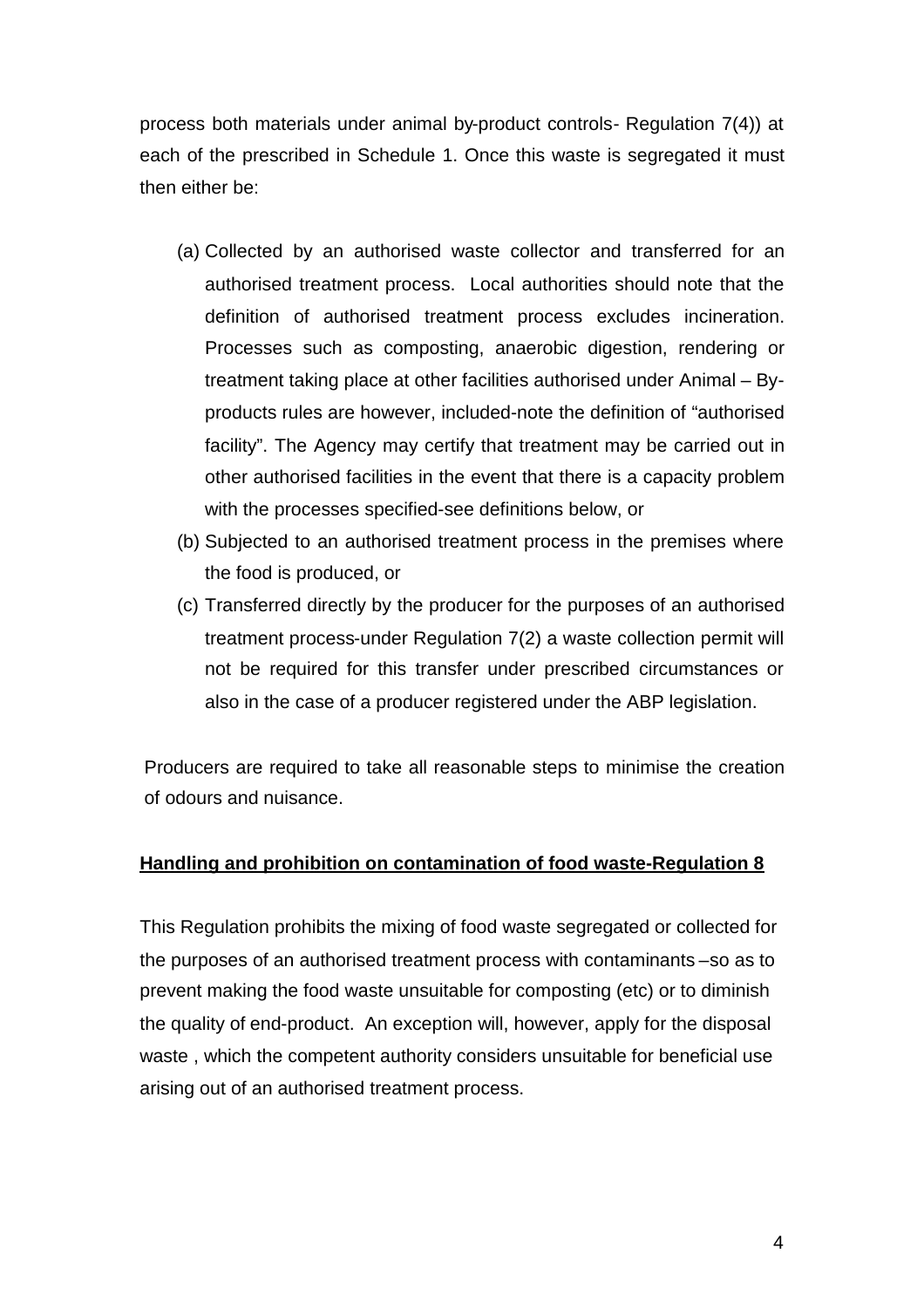# **Requirement to use a segregated collection service for food waste-**

# **Regulation 9**

The Regulations place an obligation on producers of food waste to avail of a source segregated collection service where it is available. In addition, under Regulation 9:

- (a) Deposition of food waste in the residual waste collection is prohibited and
- (b) Use of purpose built mechanical devices for the purpose of altering the structure of the foodstuffs and its discharge to the sewerage network is prohibited, unless authorised by a discharge consent. This restriction will facilitate a reduction of the load onto existing sewers and sewage treatment works from the premises listed in Schedule 1 and will ensure that the "polluter pays principle" is applied.

An exception will, however, apply for waste, which the competent authority considers unsuitable for source segregation or subsequent beneficial use arising out of an authorised treatment process.

Waste Collectors (including both local authorities and private sector collection services) are not obliged to collect waste from a producer where they consider that the producer is non compliant with the Regulations or to accept food waste for the disposal where the producer has not given a written declaration as to the separation of the food waste.

In addition collectors must inform the local authority of persons who are refusing to avail of the collection service and dealers, brokers or recovery operators are obliged to supply any specified information to the satisfaction of the Agency.

# **Trade shows & Food Waste Management Plans -Regulations 10 and 11**

Persons responsible for trade shows also must comply with the Regulations and must prepare a food waste management plan to the satisfaction of the relevant local authority in accordance with Regulation 11.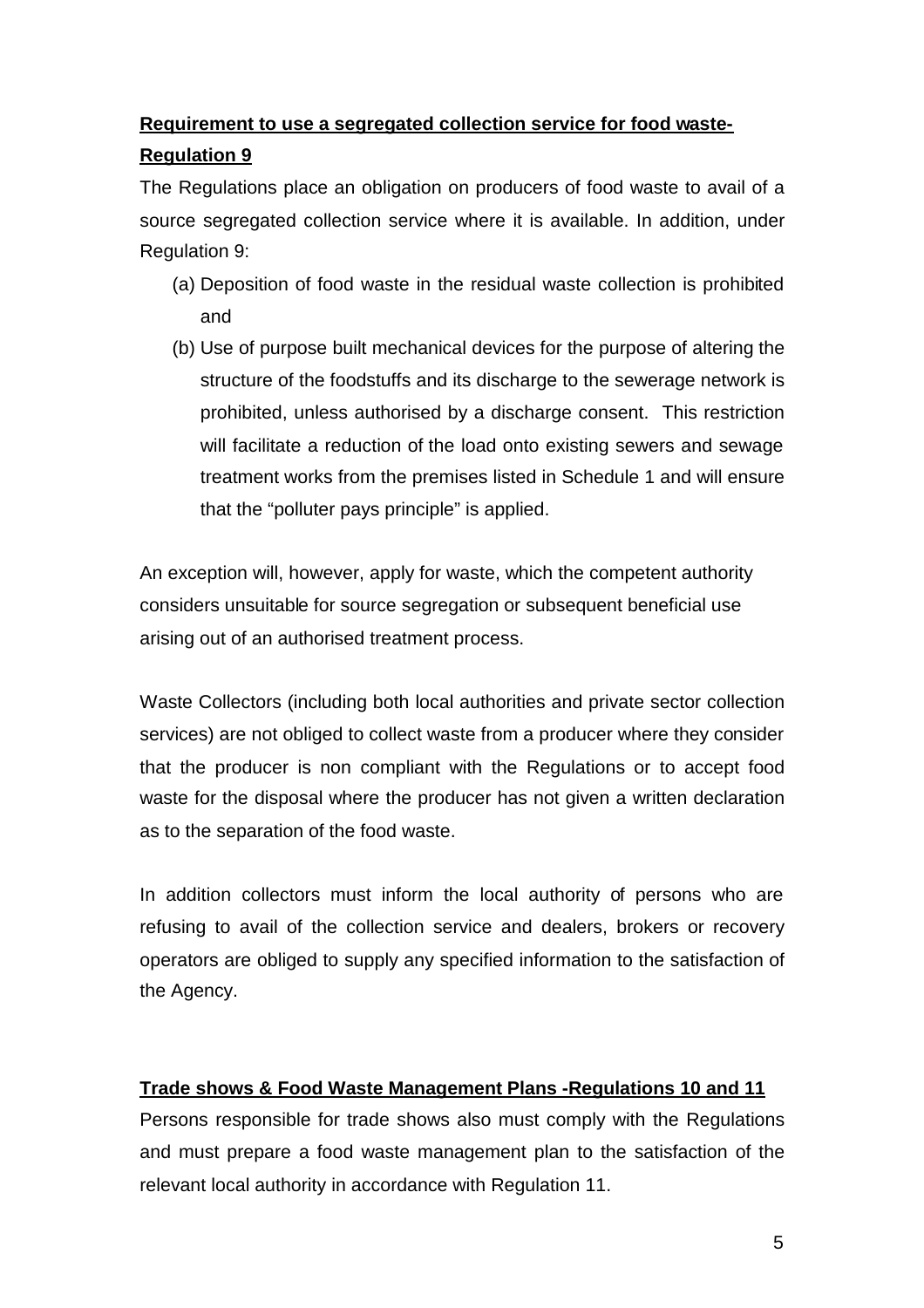## **Power to require submission of information- Regulation 12**

Local authorities have powers to illicit information through written notice including requesting a food waste management implementation report-and a template for this is set out in the Schedule 2 Part 2. A local authority may also require the preparation and submission of an annual environmental report by a producer in respect of performance on food waste management.

# **Offences-Regulation 13**

This is a standard provision.

## **Liability of persons other than the principal offender-Regulation 14**

Such persons may also be the subject of legal proceedings.

## **Part III - Miscellaneous amendments**

This Part covers amendments to both the waste Collection and Facility Permit Regulations to align them with the Food Waste Regulations.

Regulation 5 introduces a transitional provision to cover applications for permits in advance of 1 January 2010.

# **Certain Definitions to note**

Local authorities should be familiar with a number of key definitions as follows "authorised facility" - the definition makes it clear that waste should not pass to facilities that are not authorised, as appropriate, by a waste licence, an IPPC licence (e.g. renderering plant), registered under ABP legislation or without planning approval.

"authorised waste collector" – the definition means (a) a local authority, (b) a person holding a collection permit that authorises the collection of the relevant classes of food waste and organic waste.

"authorised treatment process" the definition includes a listing of allowable treatment processes which must take place in an authorised facility and which, following processing, should not lead to certain outcomes when used